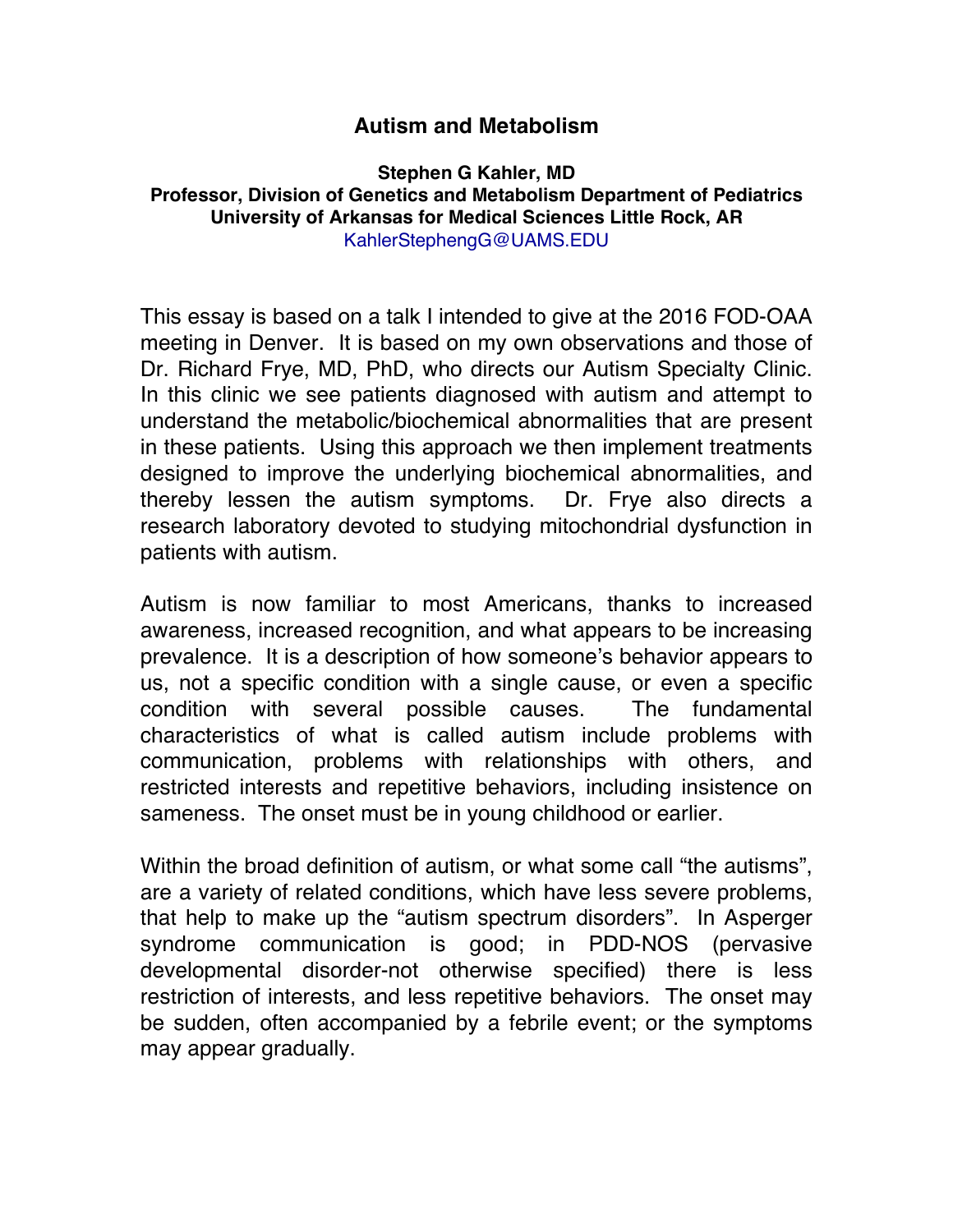The fact that there are families with more than one child with autism, and families in which different members may have different forms of the autism spectrum disorders, suggests that there is a genetic contribution to the autism spectrum. Autistic symptoms are associated with changes (mutations) in a large number of specific genes, and regions of chromosomes, or additional entire chromosomes.

Finally, many children with autism have disturbed intestinal function, with slow intestinal transit and abnormal bowel movements (too runny or too firm). Many children have distinct food aversions, or extremely strong preferences, so that meals are one more example of repetitive behavior.

Among the genes and genetic disorders that can be associated with autism are Rett syndrome, Williams syndrome, tuberous sclerosis, Down syndrome, abnormalities of small genetic regions, and abnormalities of a large number of genes associated with brain function, especially genes involved in the formation of synapses (the areas where two nerve cells make a connection—there are billions in a human brain), and genes involved in certain biochemical processes.

Some of the specific genes contribute to processes to create or transport certain molecules in brain cells (neurons) (for example, creatine), to inactivate excess amounts certain harmful molecules that we make or ingest (e.g., ammonia, phenylalanine), and to provide the energy necessary for proper functioning of neurons (the processes that take place in the mitochondria).

Some of the chemical compounds that contribute to autism in some children are propionic acid and its variations. We all make a lot of propionic acid, generally in the form called propionyl-CoA, and we absorb a very large amount, made by our gut microbes (the "gut flora"), which should be processed in the liver to less dangerous substances, and used for energy. It has been known for a few decades that propionic acid and related compounds can interfere with brain function, and that laboratory animals exposed to an increased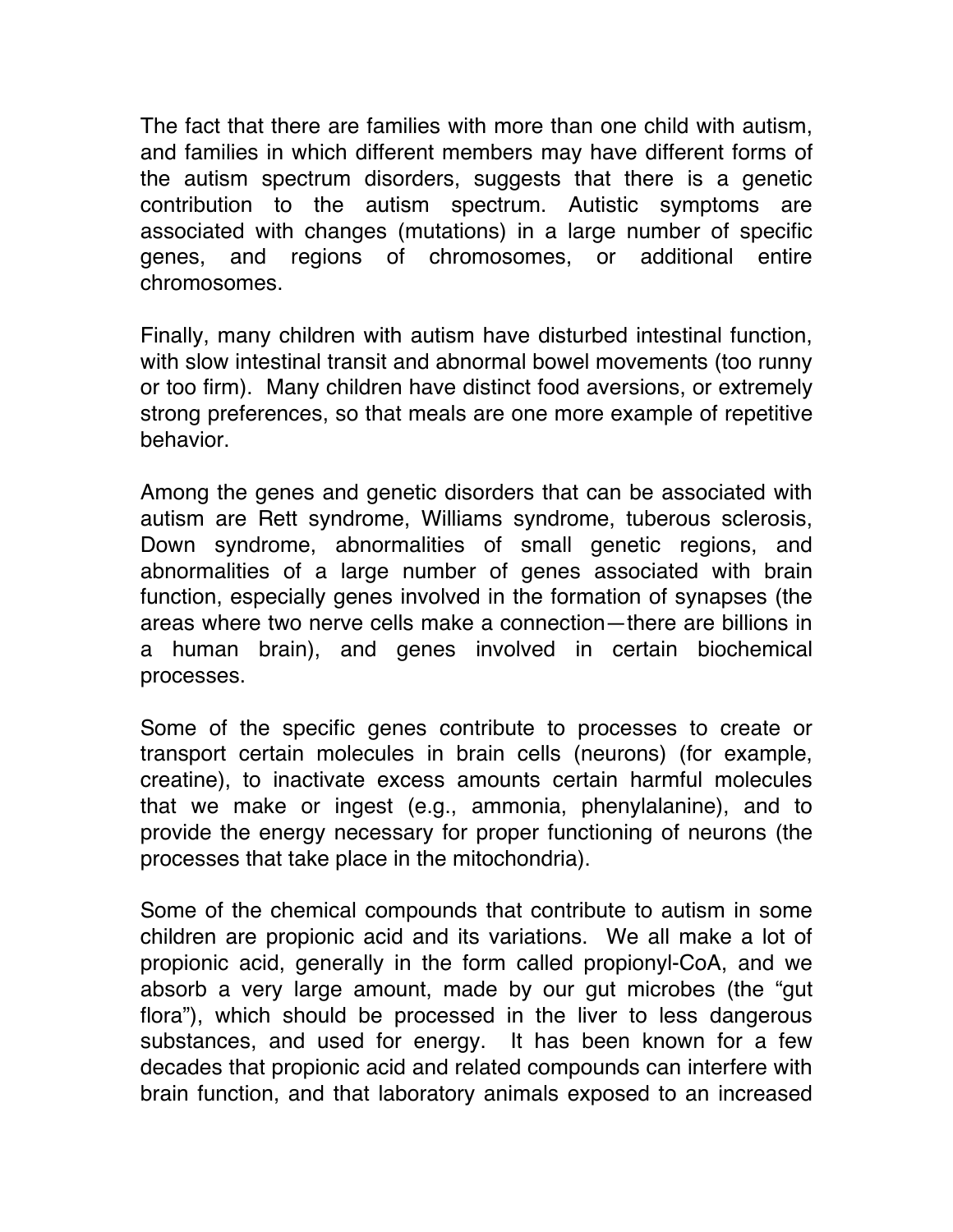amount of propionic acid can exhibit autism-like behavior—restricted repertory of interests, poor interaction with other animals, and poor communication/vocalizations. This sounds similar to what sometimes happens to children with propionic acidemia, in which propionate accumulates because of genetic alterations in body chemistry (metabolism). There is growing evidence that some children with autism may be being exposed to, or are inadequately responding to, high levels of propionic acid made in the gut. The obvious question is would the autism relent if the propionic acid burden was lower?

So we investigate children with autism by looking for abnormalities in a wide variety of body compounds (metabolites), analyze their genes for extra, missing, or altered regions, consider if there are dietary habits and intestinal problems that might be contributing, and consider the role of oxidative stress. We can't change a patient's genes, but we may be able to repair some of the problems caused by gene mutations, and we can certainly try to improve abnormal metabolic processes.

One of the early discoveries about metabolism in children with autism is excessive oxidative stress. This is a quick way of saying there is evidence of damage to tissues due to oxygen. Oxygen is essential for life, but it is also a toxic substance that can damage our tissues. This is similar to what happens in a car—oxygen is essential for burning the fuel (gasoline), but it also damages the car—causing rust spots on metal, causing plastic to change and become brittle. We can measure oxidative stress by looking for increased levels of molecules damaged by oxygen. Damaged amino acids, fatty acids, and nucleic acids (the building blocks of DNA, our genetic material) are found in a significant number of children with autism. The connection between this damage and the autistic behavior isn't clear yet—it's very much like your car not running perfectly, finding rust spots on the bumper, and wondering if there is a connection.

Glutathione is our main anti-oxidant. Many children with autism have inadequate free glutathione. There are ways to improve the situation, and lessen the autism symptoms. Large doses of vitamin B12 (even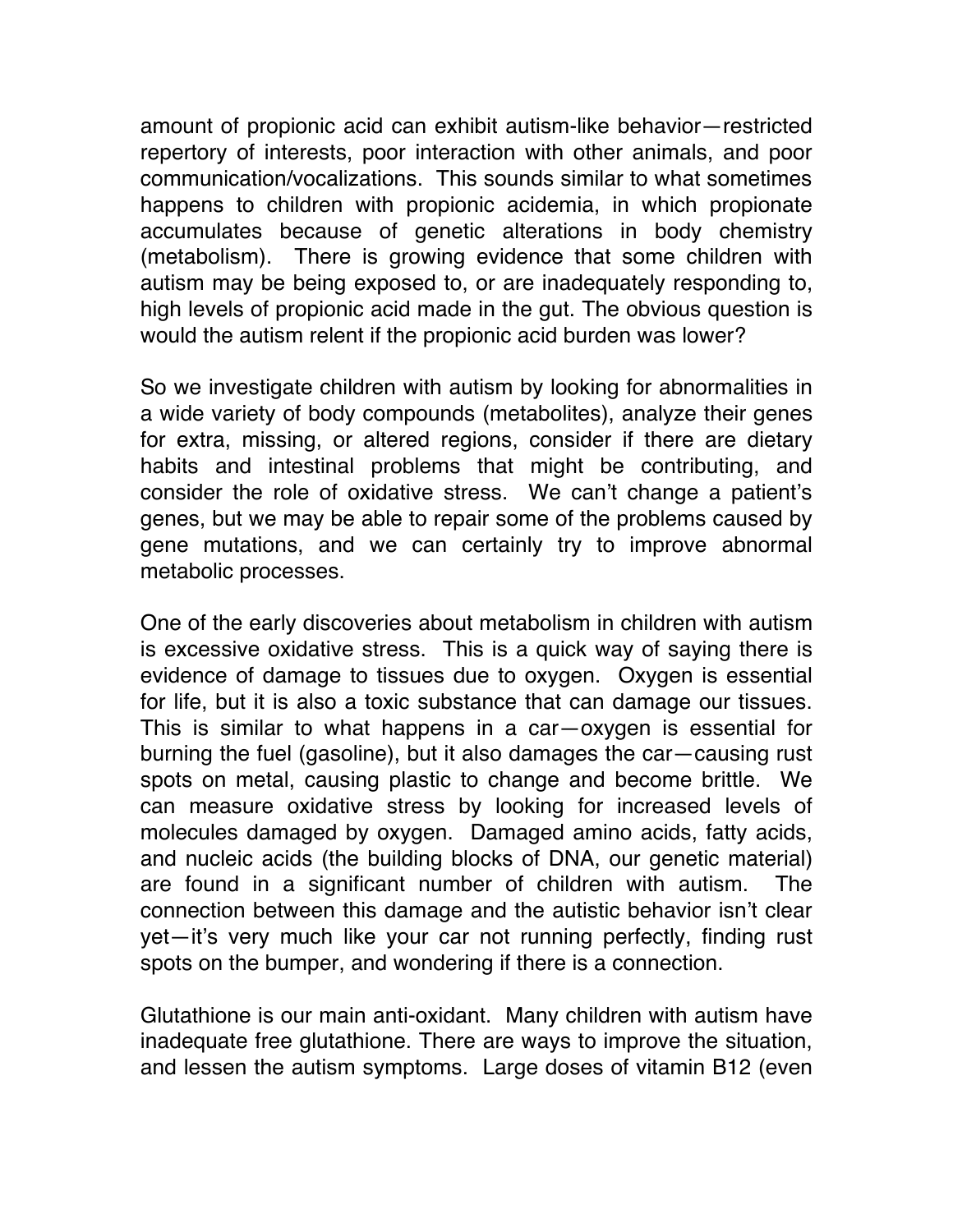though the blood level is normal), and N-acetylcysteine (a precursor of glutathione) can be helpful.

Mitochondrial dysfunction in the brain can cause subtle and regional problems, or overwhelming brain damage, seizures and coma. In the muscles there may be weakness or hypotonia. When we find this in a child with autism we are especially likely to investigate mitochondrial function by measuring lactic acid (increased level means mitochondrial impairment), and related substances. Mitochondrial problems sometimes respond to certain common nutrients that we can give. These are collectively called "the mitochondrial cocktail". There are several versions, generally including at a minimum carnitine, riboflavin (vitamin B2), coenzyme Q10 (co-Q), and thiamine (vitamin B1). Like children with primary mitochondrial problems, autistic children with impaired mitochondrial function may benefit from treatments that address this.

Altered immune function is another common aspect in some children with autism. This may be expressed as abnormal intestinal immunity, inflammation, abnormal bowel movements, and intolerance of certain foods because of altered digestion or excessive absorption of toxic substances derived from foods. The foods most commonly involved in this process are proteins present/derived from milk (casein) and wheat (gluten/gliaden). Eliminating these foods from the diet may dramatically improve brain function and lessen autism symptoms. The gut flora includes several hundred different sorts of microbes, all interacting in ways we are barely beginning to understand. If there is excess production of propionate or inability to deal with it, an antibiotic such as metronidazole (Flagyl) may change the numbers of certain microbes, and lessen the production of propionate.

Deficiency of certain nutrients in the brain may also occur. This especially includes the vitamins folic acid and tetrahydrobiopterin, which will lead to altered levels of neurotransmitters, the substances that neurons use to communicate with each other. Serotonin is the neurotransmitter most conspicuously altered in autism (and also depression)—using a low dose of a selective serotonin reuptake inhibitor (SSRI) such as fluoxetine (Prozac) prolongs the action of